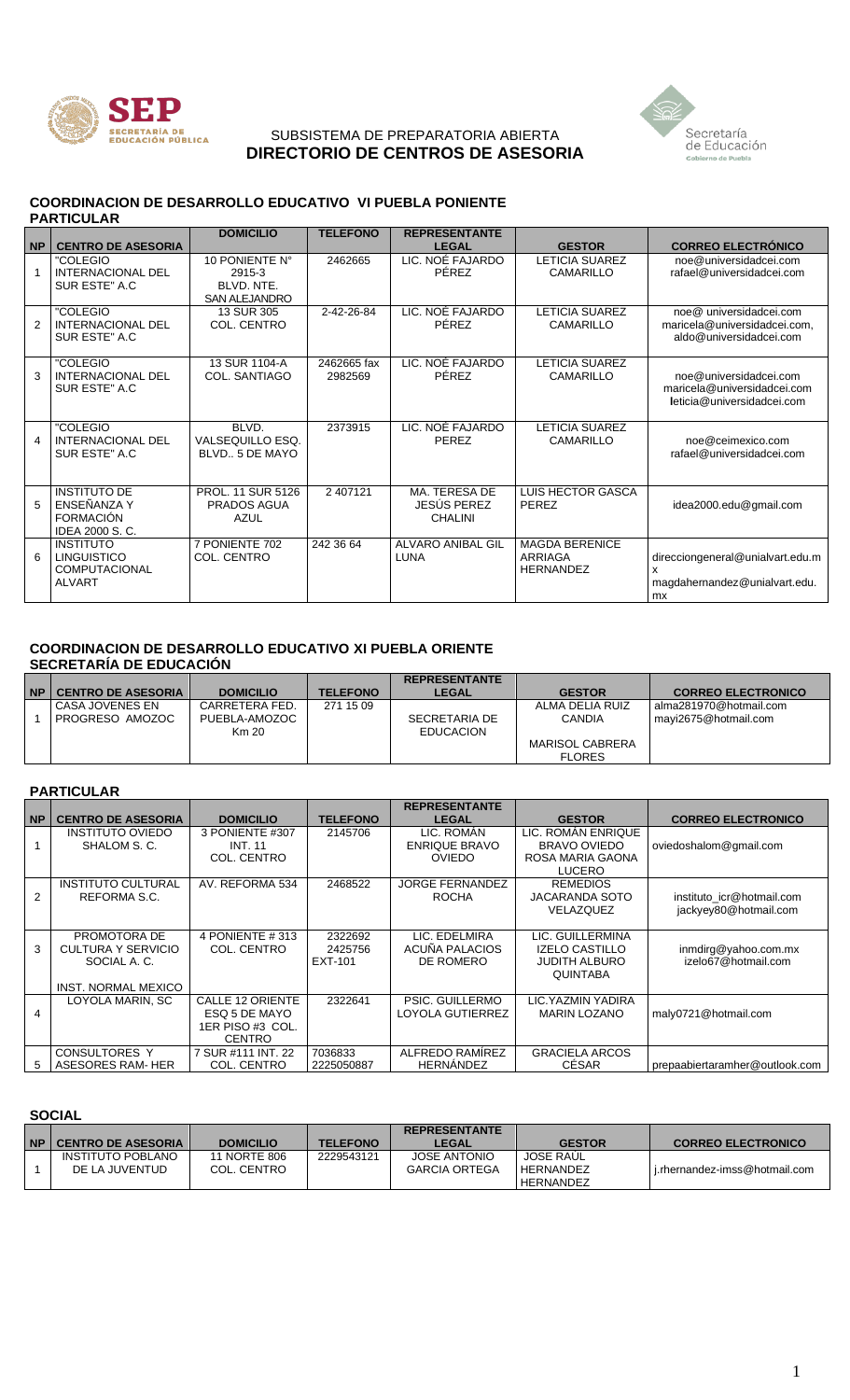## **COORDINACION DE DESARROLLO EDUCATIVO XII PUEBLA NORTE PARTICULAR**

|           |                           |                       |                 | <b>REPRESENTANTE</b>  |                       |                                |
|-----------|---------------------------|-----------------------|-----------------|-----------------------|-----------------------|--------------------------------|
| <b>NP</b> | <b>CENTRO DE ASESORIA</b> | <b>DOMICILIO</b>      | <b>TELEFONO</b> | <b>LEGAL</b>          | <b>GESTOR</b>         | <b>CORREO ELECTRONICO</b>      |
|           | <b>INSTITUTO</b>          | 4 NORTE # 1009 -      | 2 42 52 65      | ING. DOMINGO          | ING. DOMINGO          | domingotorresflores@yahoo.com. |
|           | TORRICELLI S. C.          | 10 COL. CENTRO        |                 | <b>TORRES FLORES</b>  | TORRES FLORES         | mx                             |
|           |                           |                       |                 |                       | <b>MARINA ATONAL</b>  | institutotorricelli@yahoo.com  |
|           |                           |                       |                 |                       | <b>ATONAL</b>         |                                |
|           |                           |                       |                 |                       |                       |                                |
|           | <b>CENTRO CULTURAL</b>    | 44 NORTE 1825         |                 | <b>LIDIA FLORES</b>   | <b>LIDIA FLORES</b>   |                                |
| 2         | ABIERTO S. C.             | <b>COL. CRISTOBAL</b> | 2221575422      | <b>FERNANDEZ</b>      | <b>FERNANDEZ</b>      |                                |
|           |                           | <b>COLON</b>          |                 |                       |                       | maryli0102@live.com.mx         |
|           |                           | <b>CENTRO</b>         |                 |                       |                       |                                |
|           |                           | <b>COMERCIAL EL</b>   |                 |                       |                       |                                |
|           |                           | <b>CAMPANARIO</b>     |                 |                       |                       |                                |
|           | <b>CENTRO INTEGRAL</b>    | <b>RETORNO</b>        |                 | <b>MARIA TERESA</b>   | PASCUALA ROMAN        |                                |
| 3         | SOPHIE GERMAIN S.C.       | AHUEHUETE 41          | 7 55 03 41      | VAZQUEZ MELGAR        | <b>RAMOS</b>          | cisgermain@gmail.com           |
|           |                           | <b>INFONAVIT</b>      |                 |                       | LORENA ELIZABETH      |                                |
|           |                           | AMALUCAN              |                 |                       | <b>MORALES SIMON</b>  |                                |
|           | <b>ESPACIO EDUCATIVO</b>  | CALLE OBRERA          |                 |                       |                       |                                |
| 4         | EPISTEME S.C.             | CAMPESINA 321,        | 282 76 91       | <b>GLORIA JIMENEZ</b> | <b>GLORIA JIMENEZ</b> | gloria_j_c@hotmail.es          |
|           |                           | <b>COL. OBRERA</b>    |                 | <b>CEREZO</b>         | <b>CERESO</b>         | e.e.episteme@hotmail.com       |
|           |                           | <b>CAMPESINA</b>      |                 |                       |                       |                                |
|           | SOCIEDAD EN               | <b>15 ORIENTE #15</b> | 6024361         | <b>MIRIAM GARCIA</b>  | RAUL HERNANDEZ        |                                |
| 5         | MOVIMIENTO JR A.C.        | COL. EL CARMEN        |                 | <b>CABRERA</b>        | <b>HERNANDEZ</b>      | j.rhernandez-imss@hotmail.com  |
|           |                           |                       |                 |                       |                       | lilianzurez93@gmail.com        |

## **SOCIAL**

|                                |                   |                 | <b>REPRESENTANTE</b> |                  |                               |
|--------------------------------|-------------------|-----------------|----------------------|------------------|-------------------------------|
| <b>NP   CENTRO DE ASESORIA</b> | <b>DOMICILIO</b>  | <b>TELEFONO</b> | LEGAL                | <b>GESTOR</b>    | <b>CORREO ELECTRONICO</b>     |
| <b>CECEM IMSS LOMAS</b>        | TECNOCHTITLAN     | 2222162998      | ANA MARIA            | l RAUL HERNANDEZ |                               |
| DE SAN MIGUEL                  | S/N COL. LOMAS DE |                 | GONZALEZ             | HERNANDEZ        | i.rhernandez-imss@hotmail.com |
|                                | <b>SAN MIGUEL</b> |                 | <b>RODRIGUEZ</b>     | 2229543121       |                               |

#### **COORDINACION DE DESARROLLO EDUCATIVO XIII PUEBLA SUR PARTICULAR**

|           |                           |                        |                 | <b>REPRESENTANTE</b> |                         |                                |
|-----------|---------------------------|------------------------|-----------------|----------------------|-------------------------|--------------------------------|
| <b>NP</b> | <b>CENTRO DE ASESORIA</b> | <b>DOMICILIO</b>       | <b>TELEFONO</b> | <b>LEGAL</b>         | <b>GESTOR</b>           | <b>CORREO ELECTRONICO</b>      |
|           | <b>CENTRO DE</b>          | 7 PTE, 514             | 409 99 19       | PROFRA, CLAUDIA      | <b>HERIBERTO</b>        |                                |
|           | RESPUESTA A LA            | COL. CENTRO            |                 | <b>OLVERA FLORES</b> | <b>BECERRIL RAMIREZ</b> | claudia.olvera@hotmail.com     |
|           | EDUCACIÓN ABIERTA         | <b>PUEBLA</b>          |                 |                      |                         | crea educacionabierta@hotmail. |
|           | S. C. (CREA)              |                        |                 |                      |                         | com                            |
|           | INSTITUTO EDUCACION       | <b>SEGUNDA</b>         | 2223611716      | <b>LAURA RAMIRE</b>  | LAURA RAMIREZ           | kim laura@hotmail.com          |
| 2         | CON TRIUNFO S.C.          | CERRADA 20-4           | 1228661         | <b>MARTINEZ</b>      | <b>MARTINEZ</b>         |                                |
|           |                           | LA GIRALDA PUE.        |                 |                      | KARLA GARCIA            |                                |
|           |                           |                        |                 |                      | <b>CHALCHE</b>          |                                |
|           | <b>INTEGRACION</b>        | 16 DE SEPTIEMBRE       | 3990899         | LUIS FCO. GUILLEN    | CARINA MENDOZA          | luisguillen@hotmail.com        |
| 3         | EDUCATIVA Y               | #6555                  |                 | <b>ZAMORA</b>        | <b>RESENDIZ</b>         | camer8117@hotmail.com          |
|           | <b>CULTURAL EDDINGTON</b> | <b>GRANJAS DEL SUR</b> |                 |                      | JUDITH LÓPEZ            |                                |
|           |                           |                        |                 |                      | <b>CARRIZOSA</b>        |                                |
| 4         | CENTRO DE ESTUDIOS        | BLVD, CARLOS           | 2812966         | SONIA MENA           | SONIA MENA              | cem.estudio1@gmail.com         |
|           | MENAS.S.C.                | CAMACHO                |                 | <b>MARTINEZ</b>      | <b>MARTINEZ</b>         |                                |
|           |                           | ESPIRITU #609          |                 |                      | LAURA ROJAS             |                                |
|           |                           | LOCAL #1               |                 |                      | TEMOLYZI                |                                |
|           |                           | <b>SAN FRANCISCO</b>   |                 |                      |                         |                                |
|           |                           | <b>TOTIMEHUACAN</b>    |                 |                      |                         |                                |

# **COORDINACION DE DESARROLLO EDUCATIVO I HUAUCHINANGO**

**SOCIAL**

| <b>NP</b> | <b>CENTRO DE</b><br><b>ASESORIA</b>   | <b>DOMICILIO</b>                                                      | <b>TELEFONO</b> | <b>REPRESENTANTE</b><br><b>LEGAL</b>         | <b>GESTOR</b>                   | <b>CORREO ELECTRONICO</b> |
|-----------|---------------------------------------|-----------------------------------------------------------------------|-----------------|----------------------------------------------|---------------------------------|---------------------------|
|           | <b>SAN MIGUEL</b><br><b>XICOTEPEC</b> | <b>VENUSTIANO</b><br>CARRANZA #163<br>LA CHIVERIA<br><b>XICOTEPEC</b> | 764 764 2811    | l GLORIA LAURA<br><b>TOSCANA</b><br>APARICIO | <b>DULCE MARIA CANO</b><br>LARA | smx0808@gmail.com         |

### **COORDINACION DE DESARROLLO EDUCATIVO III TEZIUTLAN SECRETARÍA DE EDUCACIÓN**

| <b>NP</b> | <b>CENTRO DE</b><br><b>ASESORIA</b>                          | <b>DOMICILIO</b>                           | <b>TELEFONO</b> | <b>REPRESENTANTE</b><br><b>LEGAL</b> | <b>GESTOR</b>                                                                | <b>CORREO ELECTRONICO</b>                       |
|-----------|--------------------------------------------------------------|--------------------------------------------|-----------------|--------------------------------------|------------------------------------------------------------------------------|-------------------------------------------------|
|           | CASA JOVENES EN<br><b>PROGRESO</b><br><b>TLATLAUQUITEPEC</b> | CARRETERA<br>FEDERAL S/N<br>COL. PEZMATLAN | 2311177630      | SECRETARIA DE<br><b>EDUCACION</b>    | MARTINA ISABEL<br><b>BONILLA VARELA</b><br>ARTURO JAVIER<br>QUINTERO VAZQUEZ | aquintero58@yahoo.es<br>kitty marty@hotmail.com |

## **PARTICULAR**

|      |                           |                  |                 | <b>REPRESENTANTE</b> |                        |                           |
|------|---------------------------|------------------|-----------------|----------------------|------------------------|---------------------------|
| NP I | <b>CENTRO DE ASESORIA</b> | <b>DOMICILIO</b> | <b>TELEFONO</b> | <b>LEGAL</b>         | <b>GESTOR</b>          | <b>CORREO ELECTRONICO</b> |
|      | CENTRO ESCOLAR DE         | AV. CUAUHTEMOC   | 01231312129     | I MARIFI A ITZFI     | <b>JESUS MELGAREJO</b> |                           |
|      | EDUCACION TAEVI A.C.      | # 513 2do piso   |                 | l MELGAREJO LINO     | LINO                   | cee taevi@hotmail.com     |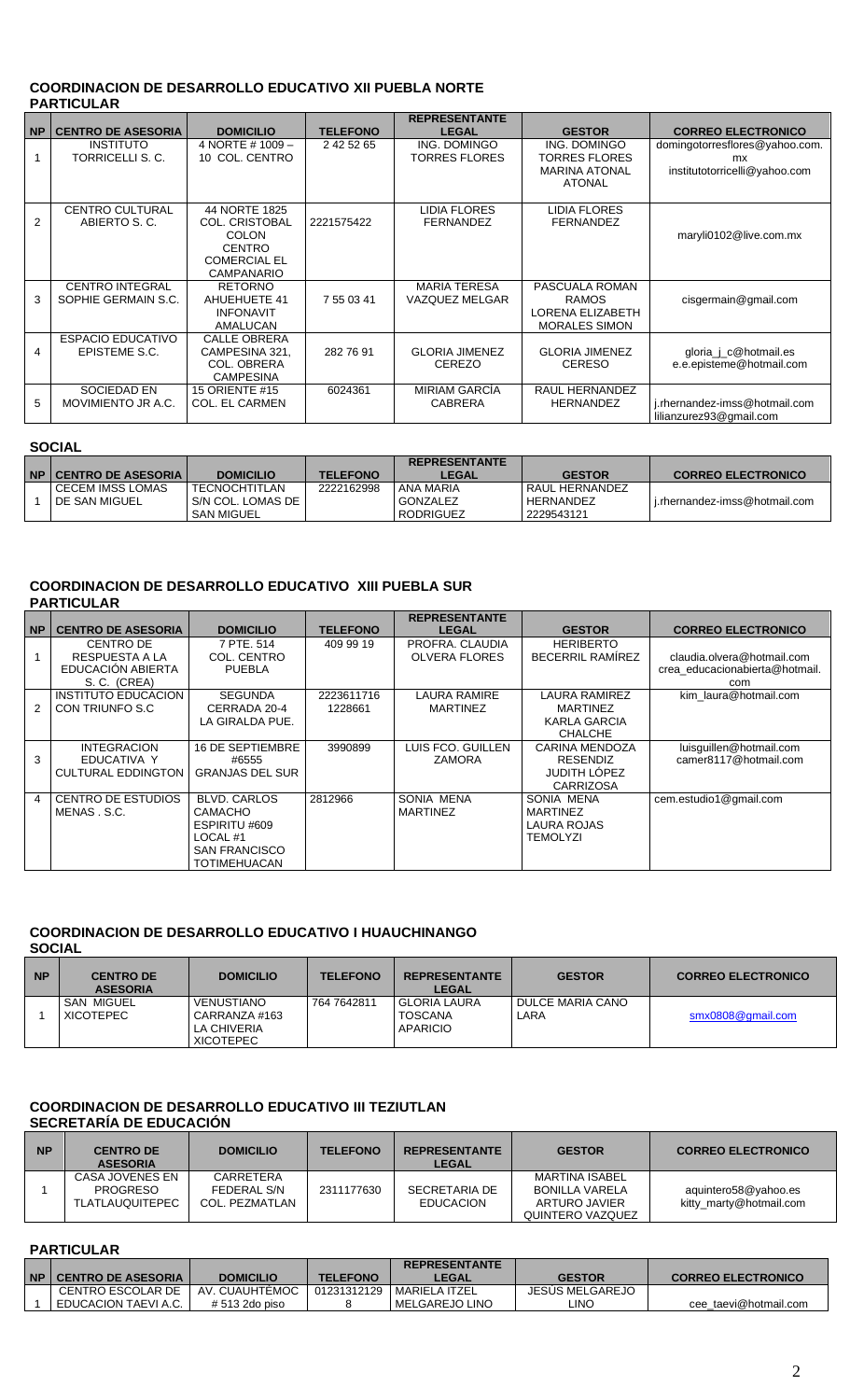|   |                                                                                                          | TEZIUTLAN                                            |                      |                                                       | <b>MARGARITA LETICIA</b><br><b>LINO</b>                                             |                                                         |
|---|----------------------------------------------------------------------------------------------------------|------------------------------------------------------|----------------------|-------------------------------------------------------|-------------------------------------------------------------------------------------|---------------------------------------------------------|
| 2 | <b>ESCUELA TÉCNICA</b><br>LUCERO A.C.                                                                    | AV. HIDALGO 418<br>TEZIUTLAN                         | 01231<br>3121610     | LUCERO CARCAMO<br><b>RAMIREZ</b>                      | MA. DEL CARMEN<br><b>GARCIA RIVERO</b><br><b>EMANUEL MARTINEZ</b><br>LANDERO        | cgr_155@hotmail.com<br>male1087@hotmail.com             |
| 3 | <b>INSTITUTO HENRI</b><br>DUNANT A.C.                                                                    | CARRETERA A<br>NAUTLA #8<br>COL. CENTRO<br>TEZIUTLAN | 04523110825<br>79    | OSCAR ALARCON<br>LUIS                                 | <b>JUDITH MARTINEZ</b><br><b>DIAZ</b><br>LUZ DEL CARMEN<br><b>CASTILLO MARTINEZ</b> | henrydunant@prodigy.net.mx<br>alarcon panal@hotmail.com |
| 4 | <b>COLEGIO</b><br>PROFESIÓNAL DE<br>CAPACITACIÓN EN<br><b>EDUCACION ABERTA</b><br>POR COOPERACIÓN<br>A.C | 4 PTE #306 ALTOS<br>COL.CENTRO<br>ZARAGOZA.PUEBLA    | 045<br>2311062531    | LUIS MANUEL PÉREZ<br><b>PARRA</b>                     | LUIS MANUEL PÉREZ<br><b>PARRA</b>                                                   | Impp_01@hotmail.com<br>tomyroquefer@gmail.com           |
| 5 | D' COCO MAXI                                                                                             | AV. HIDALO #56<br>COL.CENTRO<br>TEZIUTLAN PUEBLA     | 01 231 31 2<br>10 36 | <b>MARIA DEL</b><br>SOCORRO AGUILAR<br><b>HERRERA</b> | <b>JOSE LUIS VIDAL</b><br><b>AGUILAR</b>                                            | dcocomaxi@hotmail.com                                   |

### **SOCIAL**

| <b>NP</b> | <b>CENTRO DE ASESORIA</b>                      | <b>DOMICILIO</b>                           | <b>TELEFONO</b>      | <b>REPRESENTANTE</b><br><b>LEGAL</b> | <b>GESTOR</b>                                                               | <b>CORREO ELECTRONICO</b>      |
|-----------|------------------------------------------------|--------------------------------------------|----------------------|--------------------------------------|-----------------------------------------------------------------------------|--------------------------------|
|           | AYUNTAMIENTO<br><b>TENAMPULCO</b><br>TEZIUTLAN | <b>BENITO JUAREZ</b><br>#23<br>COL. CENTRO | 01 233 31 7<br>40 18 | AUBDON CALDERON<br>JIMÉNEZ           | <b>ABRAHAM TORRES</b><br><b>ROBLES</b><br>I MARI CARMEN<br>ROBLES 233132662 | Torres10 atr@hotmail.com       |
|           | AYUNTAMIENTO<br>CHIGNAUTLA                     | PI AZA DEI<br>RECREO NUM 1<br>COL. CENTRO  | 2311163449           | <b>ARON BONILLA</b><br>PAULINO       | <b>IVONE SANCHEZ</b><br><b>MARTINFZ</b>                                     | todosporchignautla@hotmail.com |

## **COORDINACION DE DESARROLLO EDUCATIVO IV LIBRES SOCIAL**

|                                  |                                                      |                  | <b>REPRESENTANTE</b>           |                               |                           |
|----------------------------------|------------------------------------------------------|------------------|--------------------------------|-------------------------------|---------------------------|
| <b>NP   CENTRO DE ASESORIA</b>   | <b>DOMICILIO</b>                                     | <b>TELEFONO</b>  | LEGAL                          | <b>GESTOR</b>                 | <b>CORREO ELECTRONICO</b> |
| AYUNTAMIENTO<br><b>NOPALUCAN</b> | AV RAFAFI<br><b>MENDEZ MORENO</b><br>S/N COL. CENTRO | 01276<br>4740222 | ROGELIO ROQUE<br><b>TORRES</b> | MARTHA VEGA<br><b>BENITEZ</b> | marth-vega@hotmail.com    |

### **COORDINACION DE DESARROLLO EDUCATIVO V CHOLULA SECRETARÍA DE EDUCACIÓN**

| <b>NP</b> | <b>CENTRO DE</b><br><b>ASESORIA</b>                         | <b>DOMICILIO</b> | <b>TELEFONO</b> | <b>REPRESENTANTE</b><br><b>LEGAL</b> | <b>GESTOR</b>                | <b>CORREO ELECTRONICO</b> |
|-----------|-------------------------------------------------------------|------------------|-----------------|--------------------------------------|------------------------------|---------------------------|
|           | CASA JOVENES EN<br><b>PROGRESO</b><br>SAN ANDRES<br>CHOLULA | l 3 SUR 1518     | 1782774         | <b>SEP</b>                           | CARLOS ALBERTO<br>AVILA PENA | amrapenna@gmail.com       |

## **PARTICULAR**

|           |                           |                      |                 | <b>REPRESENTANTE</b>  |                       |                               |
|-----------|---------------------------|----------------------|-----------------|-----------------------|-----------------------|-------------------------------|
| <b>NP</b> | <b>CENTRO DE ASESORIA</b> | <b>DOMICILIO</b>     | <b>TELEFONO</b> | <b>LEGAL</b>          | <b>GESTOR</b>         | <b>CORREO ELECTRONICO</b>     |
|           | INSTITUTO CUALICALLI      | PRIV. 21 NORTE 1     | 5714819         | JAHIR GONZALEZ        | SANDRA LETICIA        |                               |
|           | A.C.                      | <b>TEPONTLA</b>      |                 | <b>DAMIAN</b>         | <b>INZUNZA TORRES</b> | cualicalli@gmail.com          |
|           |                           | SAN PEDRO            |                 |                       | ALEJANDRA NAVA        | zanddy@gmail.com              |
|           |                           | <b>CHOLULA</b>       |                 |                       | <b>PEREZ</b>          |                               |
|           | UNIVERSIDAD               | AV. PLATA 3515       | 2211701         | <b>JOSEFINA DEL</b>   | DELIA VIDAL ROMERO    |                               |
| 2         | TECNOLOGICA J.C           | <b>COL VILLA SAN</b> |                 | <b>CARMEN CENTENO</b> |                       | josefina.utjc@hotmail.com     |
|           | A.C                       | ALEJANDRO            |                 | OBREGON               |                       | delia.utic@hotmail.com        |
|           | SOCIEDAD EN               | AV. ESTACION #       | 6 02 43 61      |                       |                       |                               |
|           | MOVIMIENTO JR A.C         | 2885 INT. 11 COL.    |                 | <b>JOSE RAUL</b>      | <b>JOSE RAUL</b>      | j.rhernandez-imss@hotmail.com |
|           | MISIONES DE SAN           | MISIONES DE SAN      |                 | <b>HERNANADEZ</b>     | <b>HERNANADEZ</b>     |                               |
|           | <b>FRANCISCO</b>          | <b>FRANCISCO</b>     |                 | <b>HERNANDEZ</b>      | <b>HERNANDEZ</b>      |                               |

## **SOCIAL**

| <b>NP</b> | <b>CENTRO DE</b><br><b>ASESORIA</b>           | <b>DOMICILIO</b>                          | <b>TELEFONO</b> | <b>REPRESENTANTE</b><br><b>LEGAL</b> | <b>GESTOR</b>                | <b>CORREO ELECTRONICO</b>     |
|-----------|-----------------------------------------------|-------------------------------------------|-----------------|--------------------------------------|------------------------------|-------------------------------|
|           | CENTRO DE<br>SEGURIDAD SOCIAL<br>IMSS CHOLULA | 7 PONIENTE #114-B<br>SAN PEDRO<br>CHOLULA | 6024361         | <b>IVONNE ROMERO</b><br>GONZALEZ     | MARTHA ALICIA PÉREZ<br>PEREZ | j.rhernandez-imss@hotmail.com |

# **COORDINACION DE DESARROLLO EDUCATIVO VII IZUCAR DE MATAMOROS**

|  | <b>PARTICULAR</b> |  |
|--|-------------------|--|
|  |                   |  |

|           |                           |                  |                 | <b>REPRESENTANTE</b> |                   |                           |
|-----------|---------------------------|------------------|-----------------|----------------------|-------------------|---------------------------|
| <b>NP</b> | <b>CENTRO DE ASESORIA</b> | <b>DOMICILIO</b> | <b>TELEFONO</b> | <b>LEGAL</b>         | <b>GESTOR</b>     | <b>CORREO ELECTRONICO</b> |
|           | INSTITUTO                 | CORREGIDORA 8    | 012434361618    | LIC. RAQUEL          | MARI EN HERNANDEZ |                           |
|           | <b>TECNOLOGICO EN</b>     | COL. CENTRO      |                 | <b>JUAREZ ALONSO</b> | AYON              | Itcoeda2@hotmail.com      |
|           | <b>COMPUTACIÓN Y</b>      |                  |                 |                      |                   |                           |
|           | EDUCACION ABIERTA         |                  |                 |                      | KARLA DOLORES     |                           |
|           | S. C.                     |                  |                 |                      | MARTINEZ MARTINEZ |                           |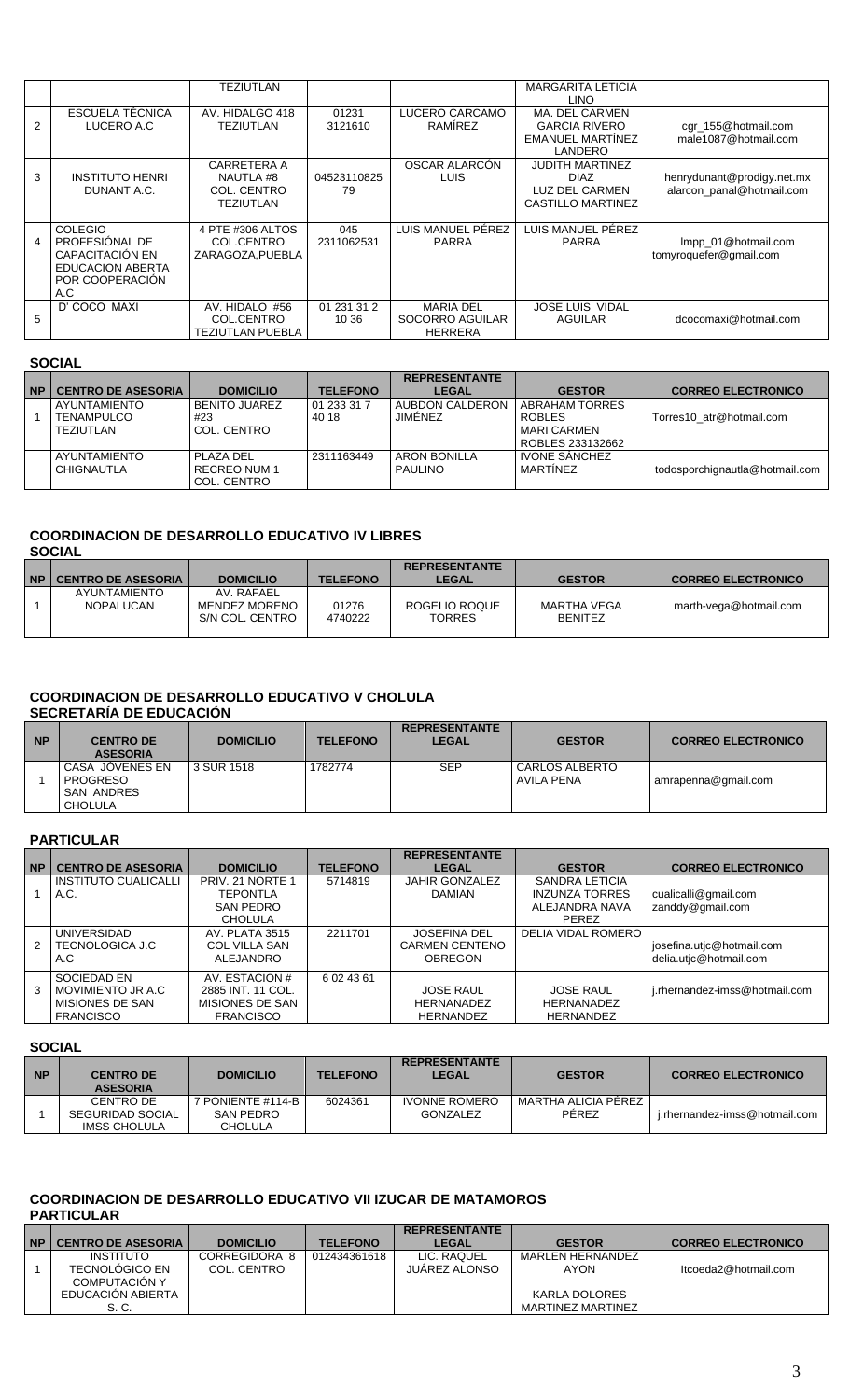## **COORDINACION DE DESARROLLO EDUCATIVO IX TEPEACA PARTICULAR**

|           |                            |                   |                 | <b>REPRESENTANTE</b> |                        |                            |
|-----------|----------------------------|-------------------|-----------------|----------------------|------------------------|----------------------------|
| <b>NP</b> | <b>CENTRO DE ASESORIA</b>  | <b>DOMICILIO</b>  | <b>TELEFONO</b> | <b>LEGAL</b>         | <b>GESTOR</b>          | <b>CORREO ELECTRONICO</b>  |
|           | <b>ORGANISMO PRO-</b>      | 3 SUR 303         | 045 2491444578  | <b>CARLOS MORA</b>   | <b>CARLOS MORA</b>     |                            |
|           | DEFENSA DE LOS             | COL CENTRO        |                 | ANGUIANO             | ANGUIANO               | moan c9@hotmail.com        |
|           | DERECHOS HUMANOS           | TECAMACHALCO      |                 |                      | <b>MARIA ISABEL</b>    |                            |
|           | DE PUEBLA A.C.             |                   |                 |                      | <b>VELAZQUEZ RAMOS</b> |                            |
|           | <b>ITICOM</b>              |                   |                 |                      |                        |                            |
|           | COLEGIO MAVECO             | 5 ORIENTE 109     | 01249 4241409   | <b>VICTOR MANUEL</b> | <b>VICTOR MANUEL</b>   |                            |
| 2         |                            | COL. CENTRO       |                 | <b>TORAL VEGA</b>    | <b>TORAL VEGA</b>      | colegio maveco@hotmail.com |
|           |                            | ACATZINGO, PUE.   |                 |                      |                        |                            |
|           |                            |                   |                 |                      | NORMA HERNANDEZ        |                            |
|           |                            |                   |                 |                      | <b>GARCIA</b>          |                            |
|           | <b>INSTITUTO DE</b>        | 16 NTE, 126       |                 | <b>FLOR ESVEIDI</b>  | <b>FLOR ESVEIDI</b>    |                            |
| 3         | <b>ESTUDIOS INTEGRALES</b> | <b>BARRIO SAN</b> | 01249 4230940   | BERISTAIN            | <b>BERISTAIN</b>       | esveidiama@hotmail.com     |
|           | PALMARITO TOCHAPAN         | <b>ANTONIO</b>    | 249 119 29 58   | <b>DOMINGUEZ</b>     | <b>DOMINGUEZ</b>       |                            |
|           |                            | <b>PALMARITO</b>  |                 |                      |                        |                            |
|           |                            | <b>TOCHAPAN</b>   |                 |                      | AMANDO TORRES          |                            |
|           |                            |                   |                 |                      | <b>DURAN</b>           |                            |

## **SOCIAL**

| <b>NP</b>     | <b>CENTRO DE ASESORIA</b>                                       | <b>DOMICILIO</b>                                     | <b>TELEFONO</b>           | <b>REPRESENTANTE</b><br><b>LEGAL</b>  | <b>GESTOR</b>                                                                                           | <b>CORREO ELECTRONICO</b>                        |
|---------------|-----------------------------------------------------------------|------------------------------------------------------|---------------------------|---------------------------------------|---------------------------------------------------------------------------------------------------------|--------------------------------------------------|
|               | AYUNTAMIENTO DE<br><b>ACAJETE</b>                               | 7 PTE #90<br>COL. CENTRO<br><b>ACAJETE</b>           | 2227113946                | ROBERTO RAMIREZ<br><b>CERVANTES</b>   | <b>JOSE</b><br><b>IGNACIO</b><br><b>MONTERO CANCINO</b><br>J.TRINIDAD PEDRO B.<br><b>JUAREZ ALCAZAR</b> | direcciondeeducacionacajete@g<br>mail.com        |
| $\mathcal{P}$ | H. AYUNTAMIENTO<br>AMOZOC DE MOTA                               | 8 ORIENTE S/N<br><b>MAXIMINO AVILA</b><br>CAMACHO    | 2714137<br><b>EXT 107</b> | MIRIAM AQUINO<br>MENA                 |                                                                                                         |                                                  |
| 3             | <b>ACAJETE UNIDO</b><br><b>IMPULSANDO EL</b><br>DESARROLLO A.C. | REFORMA#14<br><b>BARRIO SANTO</b><br><b>ENTIERRO</b> | 0452231082324             | <b>C.OSCAR HUERTA</b><br><b>ROJAS</b> | TERESITA DE JESUS<br><b>BONILLA SANCHEZ</b>                                                             | prepaabiertadeacajete@hotmail.c<br><sub>om</sub> |
| 4             | JUNTA AUXILIAR SAN<br>SALVADOR CHACHAPA<br>MENAS CEM S.C.       | AV. 3 PONIENTE<br>S/N CENTRO<br>CHACHAPA,<br>AMOZOC  | 01 222 8847499            | BYANQUI DIAZ<br><b>MARTINEZ</b>       | SONIA MENA<br><b>MARTINEZ</b><br><b>MARYCARMEN</b><br>LUCERO VARGAS P.                                  | cem.estudio1@gmail.com                           |

## **COORDINACION DE DESARROLLO EDUCATIVO X TEHUACAN**

**PARTICULAR** 

| <b>NP</b>      | <b>CENTRO DE ASESORIA</b>                                             | <b>DOMICILIO</b>                                                       | <b>TELEFONO</b>                           | <b>REPRESENTANTE</b><br><b>LEGAL</b>                            | <b>GESTOR</b>                                                                                         | <b>CORREO ELECTRONICO</b>                                                                |
|----------------|-----------------------------------------------------------------------|------------------------------------------------------------------------|-------------------------------------------|-----------------------------------------------------------------|-------------------------------------------------------------------------------------------------------|------------------------------------------------------------------------------------------|
| 1              | <b>CENTRO DE ESTUDIOS</b><br><b>THOMAS ALBA EDISON</b><br>AC          | <b>AV REFORMA</b><br>SUR 906 COL.<br><b>CENTRO</b>                     | 012383821688                              | ING. ANA LAURA<br><b>OLASCOAGA</b><br><b>ARRIOLA</b>            | <b>CESAR ERNESTO</b><br><b>ESTÉVEZ</b><br><b>OLOASCOAGA</b><br><b>JESSICA LOPEZ</b><br><b>ESTEVEZ</b> | thomasalvaedison2011@hotmail.c<br><sub>om</sub>                                          |
| $\overline{2}$ | <b>ESCUELA NACIONAL DE</b><br><b>SISTEMAS ABIERTOS</b><br>S.C         | 3 NORTE 238<br><b>ALTOS</b><br><b>CENTRO</b>                           | 012383829241<br>2044<br>381204876         | ING. VICTOR LEYVA<br><b>FLORES</b>                              | ING. VICTOR LEYVA<br><b>FLORES</b><br><b>CLAUDIA VERA</b><br><b>CORTEZ</b>                            | Vicley187@hotmail.com                                                                    |
| 3              | <b>INSTITUTO DE</b><br><b>ESTUDIOS ABIERTOS</b><br>MIGUEL HIDALGO A.C | <b>CENTENARIO</b><br>1309 COL.<br><b>HIDALGO</b><br>TEHUACAN, PUE.     | 012383821007<br>cel 2381191251            | LIC. BIBIANA<br><b>BARRERA GARCIA</b>                           | LIC. BIBIANA<br><b>BARRERA GARCIA</b>                                                                 | bibiannbg@hotmail.com<br>instmiguelhidalgo@hotmail.com                                   |
| 4              | <b>INSTITUTO ULAGEP</b><br><b>TEHUACAN SISTEMA</b><br>ABIERTO A.C.    | 6 NORTE 117<br>COL. ZARAGOZA<br><b>TEHUACAN</b>                        | 012383823 457                             | PROFR, PEDRO<br><b>GALICIA LUNA</b>                             | <b>MTRA, BRENDA</b><br><b>GALICIA ROJAS</b>                                                           | gr.brenda@hotmail.com                                                                    |
| 5              | <b>INSTITUTO</b><br>ANGLOAMERICANO DE<br>EDUCACIÓN ABIERTA<br>A.C.    | 2 NORTE 245<br><b>COL CENTRO</b>                                       | 012383825858<br>3829138<br>cel 2383864191 | <b>ALAN KEVIN GIL</b><br>SANDOVAL                               | ALAN KEVIN GIL<br>SANDOVAL<br><b>HECTOR</b><br>ALEJANDRO GIL<br>SANDOVAL                              | agmartell1@hotmail.com<br>anglotehuacan@hotmail.com<br>alan kevin1@hotmail.com           |
| 6              | <b>IDEAS DE TEHUACAN,</b><br>SC<br>-IDEAS-                            | <b>SAN SEBASTIAN</b><br>117 COL.<br><b>ARCADIA</b>                     | 012383920151<br>2381217513                | <b>JONATHAN CUALLO</b><br><b>HERNANDEZ</b>                      | <b>ANTONIO MEDINA</b><br><b>GARCIA</b>                                                                | jonathancuallo1@yahoo.com<br>contacto@ideastehuacan.com.mx<br>licmedinagarcia@gmail.com  |
| $\overline{7}$ | CETEC TEHUACAN S.C.                                                   | <b>INDEPENDENCIA</b><br>OTE. 304, COL.<br><b>CENTRO</b>                | 012383835221                              | <b>MARIA DEL</b><br>CONSUELO VAZQUEZ<br><b>PERALTA</b>          | <b>MARIA DEL</b><br><b>CONSUELO</b><br>VAZQUEZ PERALTA<br><b>BEATRIZ CARRERA</b><br><b>ALTAMIRANO</b> | cetec.tehuacan@corporativocetec.<br>com.mx<br>adnangel@gmail.com<br>bety_ugm@hotmail.com |
| 8              | <b>CENTRO DE</b><br>APRENDIZAJE<br>TEHUACAN A.C.                      | 3 PONIENTE 315<br>COL.<br><b>INSURGENTES</b><br>TEHUACAN, PUE.         | 01238 38 2 59<br>35                       | <b>FILOMENA</b><br><b>GUADALUPE</b><br><b>ACEVEDO ITURRIAGA</b> | <b>HUMBERTO</b><br><b>HERNANDEZ</b><br><b>ACEVEDO</b>                                                 | lupis_ace@hotmail.com                                                                    |
| 9              | UNIDAD BASICA DE<br><b>ESTUDIOS ABIERTOS</b><br>ACTUALIZADOS A.C.     | AV. MEXICO<br>#8 COL. CENTRO<br>TLACOTEPEC.                            | 2383810760<br>2383886283                  | <b>LORENZA MERCED</b><br>MARTÍNEZ AVILES                        | <b>ELEAZAR FLORES</b><br><b>SANCHEZ</b><br><b>GERMAN LÓPEZ</b><br><b>MONTAÑO</b>                      | chay_flosan@hotmail.es                                                                   |
| 10             | CENTRO ACADÉMICO<br>DEL VALLE DE<br>TEHUACAN A.C.                     | 2 ORIENTE 901<br>LOCAL 3 Y 7                                           | 01238 3717027                             | <b>ALEJANDRO TOVAR</b><br><b>GONZALEZ</b>                       | <b>MARCO ANTONIO</b><br>PEREZ FERRARO                                                                 | prepadelvalle16@gmail.com                                                                |
|                | <b>CENTRO DE ASESORIA</b><br>PREPARATORIA ABIERTA<br>MIAHUATLAN A.C   | 7 NORTE S/N<br><b>BARRIO SAN JOSE</b><br><b>SANTIAGO</b><br>MIAHUATLAN | 238 111173643                             | <b>ARACELY BARRON</b><br><b>MARTINEZ</b>                        | JORGE LUIS FERNADO<br><b>MARTINEZ</b><br><b>HERNANDEZ</b>                                             | cr7luzdedia@gmail.com                                                                    |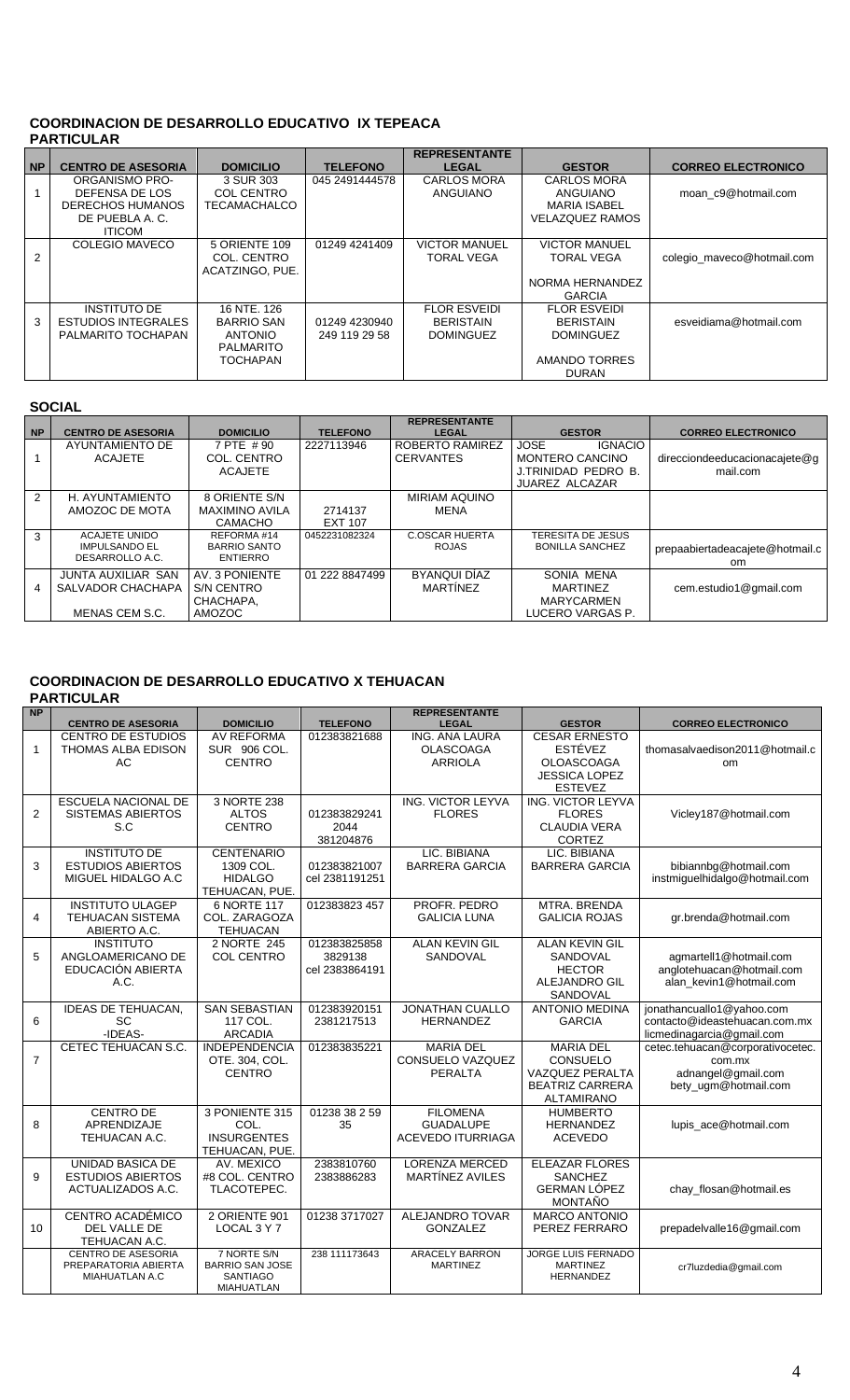## **SOCIAL**

| <b>NP</b> | <b>CENTRO DE ASESORIA</b>           | <b>DOMICILIO</b>            | <b>TELEFONO</b> | <b>REPRESENTANTE</b><br><b>LEGAL</b> | <b>GESTOR</b>                       | <b>CORREO ELECTRONICO</b>     |
|-----------|-------------------------------------|-----------------------------|-----------------|--------------------------------------|-------------------------------------|-------------------------------|
|           | I CECEM IMSS TEHUACAN 1 26 SUR 1924 | COL. PUEBLA<br>TEHUACAN.PUE | 6024361         | <b>IVONNE ROMERO</b><br>GONZALEZ     | MARTHA ALICIA<br><b>PEREZ PEREZ</b> | i.rhernandez-imss@hotmail.com |

## **COORDINACION DE DESARROLLO EDUCATIVO XIV ZACAPOAXTLA PARTICULAR**

| <b>NP</b> | <b>CENTRO DE</b><br><b>ASESORIA</b>                                                                             | <b>DOMICILIO</b>                                                                        | <b>TELEFONO</b> | <b>REPRESENTANTE</b><br><b>LEGAL</b>   | <b>GESTOR</b>                            | <b>CORREO ELECTRONICO</b>                           |
|-----------|-----------------------------------------------------------------------------------------------------------------|-----------------------------------------------------------------------------------------|-----------------|----------------------------------------|------------------------------------------|-----------------------------------------------------|
|           | <b>SERVICIOS</b><br><b>EDUCATIVOS</b><br><b>INTEGRALES MEZTLI</b><br>S.C.                                       | LIC. CARLOS<br>GARCIA #15<br>COL.CENTRO.<br>CUETZALAN.<br>PUE.                          | 2336880196      | <b>ABRAHAM TORRES</b><br><b>ROBLES</b> | <b>ZURISADAI TORRES</b><br><b>ROBLES</b> | zurisadaitorres10@gmail.com                         |
|           | <b>SERVICIOS</b><br><b>EDUCATIVOS</b><br><b>INTEGRALES MEZTLI</b><br>S.C.<br>SEI MEZTLI -<br><b>ZACAPOAXTLA</b> | AV. 2 DE ABRIL<br>SUR #50<br>INT. 1 PLANTA<br><b>ALTA</b><br>COL. CENTRO<br>ZACAPOAXTLA | 2331323662      | ABRAHAM TORRES<br><b>ROBLES</b>        | SANDRA PAULINA<br>NOPALTITLA NEGRETE     | torres10 atr@hotmail.com<br>paulinanopneg@gmail.com |

# **COORDINACION DE DESARROLLO EDUCATIVO XVI ATLIXCO**

| <b>PARTICULAR</b> |  |
|-------------------|--|
|                   |  |

| <b>NP</b> | <b>CENTRO DE ASESORIA</b>                              | <b>DOMICILIO</b>                                                                    | <b>TELEFONO</b>     | <b>REPRESENTANTE</b><br><b>LEGAL</b>              | <b>GESTOR</b>                                                                                    | <b>CORREO ELECTRONICO</b>                     |
|-----------|--------------------------------------------------------|-------------------------------------------------------------------------------------|---------------------|---------------------------------------------------|--------------------------------------------------------------------------------------------------|-----------------------------------------------|
|           | CASA DE APOYO A LA<br>EDUCACION MEDIA<br>SUPERIOR A.C. | MIGUEL NEGRETE<br>1103<br>COL. PRADOS<br>SUR.<br>ATLIXCO, PUE.                      | 01 244 44 54<br>973 | LIC. MIGUEL ANGEL<br>GARCIA<br><b>URRUSQUIETA</b> | LIC. MIGUEL ANGEL<br>GARCIA<br><b>URRUSQUIETA</b><br>ANGELES<br>ESMERALDA HUERTA<br><b>LOPEZ</b> | mag_urrusquieta@hotmail.com                   |
| 2         | ESCUELA DE TRABAJO<br>SOCIAL ATLIXCO                   | <b>VICENTE</b><br>GUERRERO 1307<br>COL. HOGAR DEL<br><b>OBRERO</b><br>ATLIXCO, PUE. | 01244 4452607       | PATRICIA PAZ<br><b>GONZALEZ</b>                   | PATRICIA RAMIREZ<br><b>PAZ</b><br>DAVID GOMEZ VERA                                               | escueladetrabajosocialatlixco@h<br>otmail.com |

## **SOCIAL**

| <b>NP</b> | <b>CENTRO DE</b><br><b>ASESORIA</b> | <b>DOMICILIO</b>                | <b>TELEFONO</b> | <b>REPRESENTANTE</b><br><b>LEGAL</b>            | <b>GESTOR</b>                                             | <b>CORREO ELECTRONICO</b>                             |
|-----------|-------------------------------------|---------------------------------|-----------------|-------------------------------------------------|-----------------------------------------------------------|-------------------------------------------------------|
|           | <b>CECEM</b><br>IMSS ATLIXCO        | AV MANUEL AVILA<br>CAMACHO 1102 | 0452441025537   | NORMA ALEJANDRA<br><b>BARRIENTOS</b><br>MERCADO | ROSARIO<br>HERNANDEZ LEZAMA<br>SALUSTIA FLORES<br>VAZQUEZ | anhel_jeanethe@hotmail.com<br>rosariohdez25@gmail.com |

## **COORDINACION DE DESARROLLO EDUCATIVO XVIII SAN MARTÍN TEXMELUCAN PARTICULAR**

|           |                                                                              |                                                                        |                 |                                                          |                                                                              | <b>CORREO ELECTRONICO</b>                                                                      |
|-----------|------------------------------------------------------------------------------|------------------------------------------------------------------------|-----------------|----------------------------------------------------------|------------------------------------------------------------------------------|------------------------------------------------------------------------------------------------|
| <b>NP</b> | <b>CENTRO DE</b><br><b>ASESORIA</b>                                          | <b>DOMICILIO</b>                                                       | <b>TELEFONO</b> | <b>REPRESENTANTE</b><br><b>LEGAL</b>                     | <b>GESTOR</b>                                                                |                                                                                                |
|           | <b>INSTITUTO DE</b><br>EDUCACIÓN MEDIA<br><b>SUPERIOR</b><br>TEXMELUCAN S.C. | AV. LIBERTAD<br>NTE 5-102 COL.<br><b>CENTRO</b>                        | 2481098463      | NORMA POBLANO<br><b>GALLO</b>                            | NALLELI ELIZALDE<br><b>ISLAS</b><br>SAYURI DE LA ROSA<br>ORTIZ               | norma_poblano@hotmail.com<br>giselle8407@hotmail.com                                           |
| 2         | <b>INSTITUTO</b><br><b>EDUCATIVO</b><br>ADELANTE, JISAMAT<br>A.C.            | ALVARO<br>ABREGON 13<br>COL. CENTRO<br><b>SAN SALVADOR</b><br>EL VERDE | 0124848 20785   | MARISA GEMMA<br><b>JIMENEZ SANCHEZ</b>                   | <b>JOSE CARLOS JUAREZ</b><br><b>JIMENEZ</b><br><b>SERGIO MORALES</b><br>CRUZ | jisamat1@hotmail.com                                                                           |
| 3         | <b>INSTITUTO</b><br>EDUCATIVO CEIT<br>JEZREEL A.C.                           | <b>BENITO JUAREZ</b><br>#1 G-12<br>SANTA CATARINA<br>SAN MARTIN TEX.   | 045 2481824206  | BACILISA AGUILAR<br>PEREZ                                | DAVID FLORES<br><b>MARQUEZ</b>                                               | bacy 2@hotmail.com                                                                             |
| 4         | SOCIEDAD EN<br>MOVIMIENTO JR A.C.                                            | AV. CARLOS B.<br>ZETINA #605<br>COL. CENTRO<br><b>HUEJOTZINGO</b>      | 2271155134      | <b>JOSE RAUL</b><br><b>HERNANDEZ</b><br><b>HERNANDEZ</b> | <b>ANA LILIA</b><br><b>HERNANDEZ</b><br><b>HERNANDEZ</b>                     | contro.escolar@<br>preparatoriaabiertaenmovimiento<br>.com.mx<br>j.rhernandez-imss@hotmail.com |

|           | <b>SOCIAL</b>             |                  |                 |                        |                      |                               |  |  |  |
|-----------|---------------------------|------------------|-----------------|------------------------|----------------------|-------------------------------|--|--|--|
|           |                           |                  |                 | <b>REPRESENTANTE</b>   |                      |                               |  |  |  |
| <b>NP</b> | <b>CENTRO DE ASESORIA</b> | <b>DOMICILIO</b> | <b>TELEFONO</b> | LEGAL                  | <b>GESTOR</b>        | <b>CORREO ELECTRONICO</b>     |  |  |  |
|           | CECEM IMSS                | LIBERTAD         | 01222 6024361   | <b>MARI CARMEN</b>     | <b>MARTHA ALICIA</b> |                               |  |  |  |
|           | SAN MARTIN                | NORTE 402        |                 | <b>MORALES SALGADO</b> | PEREZ PEREZ          | i.rhernandez-imss@hotmail.com |  |  |  |